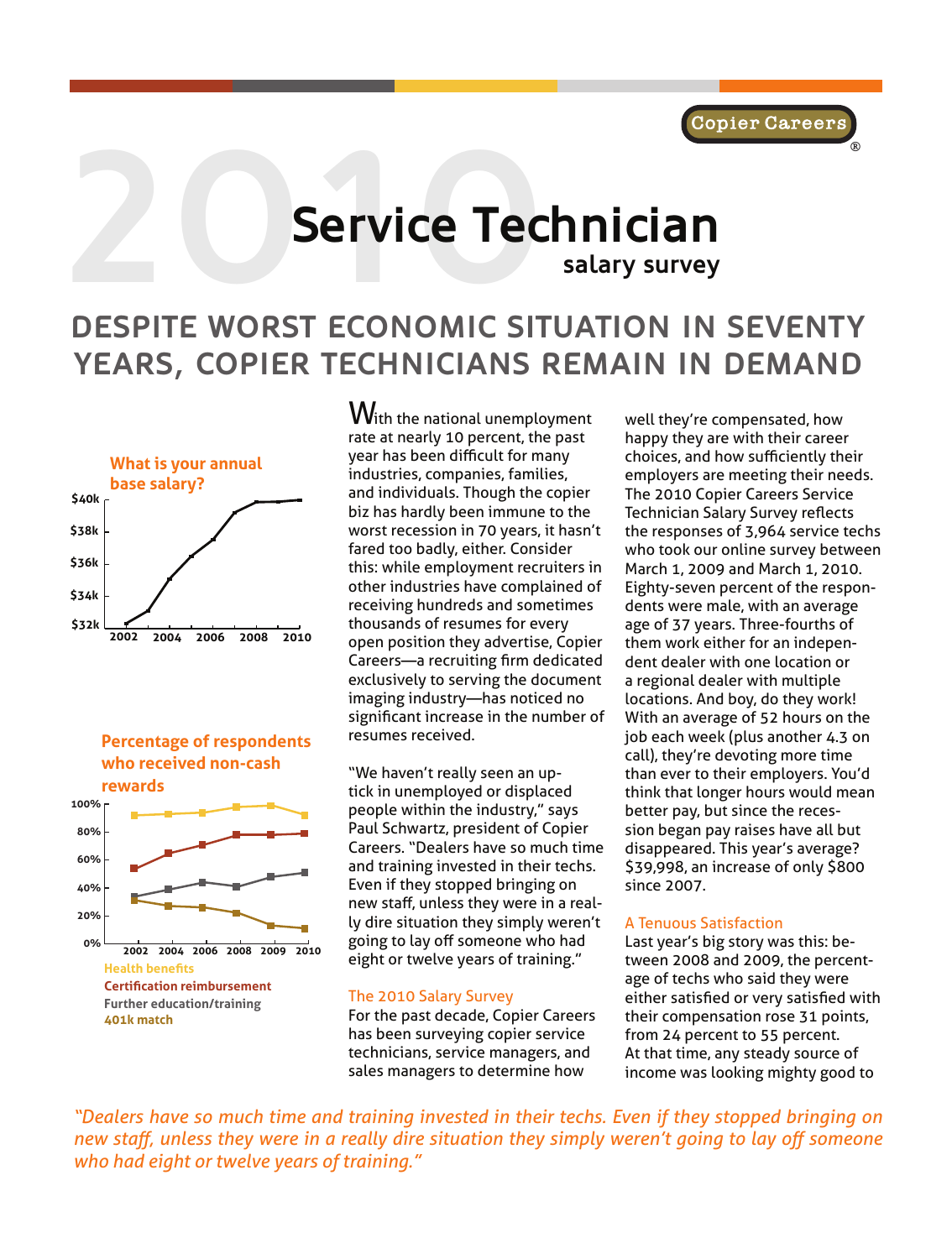**Are you currently looking for a different job?**



**Yes, somewhat (22%) No (60%)**

#### **If you're looking for a new job, why are you**

| <b>ILCW IOD, WITH GIC VOG</b><br>looking? | 2010<br>rank   |
|-------------------------------------------|----------------|
| I'm seeking less stress                   |                |
| I want more job stability                 | $\overline{2}$ |
| I want higher compensation                | 3              |
| I want to move to a different<br>area     | 4              |
| <b>Personal/family needs</b>              | 5              |

#### **Which job-related issues are most important to you? <sup>2010</sup>**

| illibol talit to you :                               | rank           | rank |
|------------------------------------------------------|----------------|------|
| Job stability                                        | 1              | 12   |
| <b>Base pay</b>                                      | $\overline{2}$ | 1    |
| <b>Benefits</b>                                      | 3              | 5    |
| <b>Financial stability of</b><br>company             | 4              | 26   |
| Having the tools and<br>support to do my job<br>well | 5              | 3    |

**2002**

a lot of people. This year's satisfaction level held steady at 56 percent, but recent comments on the Copier Careers website suggest that contentment is beginning to give way to frustration. "With the economic situation we're in, I have not seen a raise in two years," said one senior tech. "You have to wonder if employers are using the poor economy as an excuse to avoid giving raises."

#### Back to Basics

Over the past few years, we've noticed a change in the things that techs say matter most to them. While factors like base pay and benefits always rank in the top five, they've now been joined at the top by two factors that were barely worth mentioning ten years ago: job stability and the financial stability of employers. Whereas in 2002 techs were concerned that their opinions were valued and that they were given opportunities to increase their skills, in 2010 they're much more worried that their jobs will continue to exist and their paychecks will continue to clear.

This year also saw a marked decrease in the percentage of techs whose employers offer healthcare benefits. While in 2009, 99 percent of respondents were still receiving employer-provided health insurance, this year that number has decreased to 92 percent. Between rising insurance costs and shrinking operating budgets, a growing group of independent dealers just can't afford to cover their employees anymore. As one web commentator told us, "I never thought that healthcare was a perk, but our dealership shifted the entire premium to the employees. It's a 10 percent pay cut for me to cover my family. Welcome to the new economy."

#### Education Pays

In addition to health insurance, many dealers also did away with car allowances and 401(k) match programs this year. But there was one "perk" that proved indispensable: education and training. Even as other benefits have eroded over the past decade, dealerships have grown more willing to reimburse their techs for certifications and foot the bill for training programs. Why? Because they can't afford not to, especially now as many of them are implementing their first Managed Print Service programs. This year's acquisition of Ikon by Ricoh also boosted the need for education, as Canon began authorizing new dealers, whose techs were required to quickly get up to speed on a new product line.

#### Future Outlook

Although 56 percent of this year's respondents said they're satisfied with their compensation, 40 percent say they're looking for a position with a different employer. With hiring still sluggish, they may not be changing jobs as soon as they hope. Nevertheless, new opportunities are emerging every day for technicians whose skills are in demand. According to Schwartz, some copier dealerships have even begun offering modest signing bonuses for techs with certain skills, a practice that is almost unheard of outside our industry right now. The road to recovery will undoubtedly be a long one, but Schwartz is optimistic about the near-term prospects for copier techs: "I think over the next year hiring is going to be very robust in this industry."

**Up next: special online-only section, featuring a full page of additional graphs and commentary.**